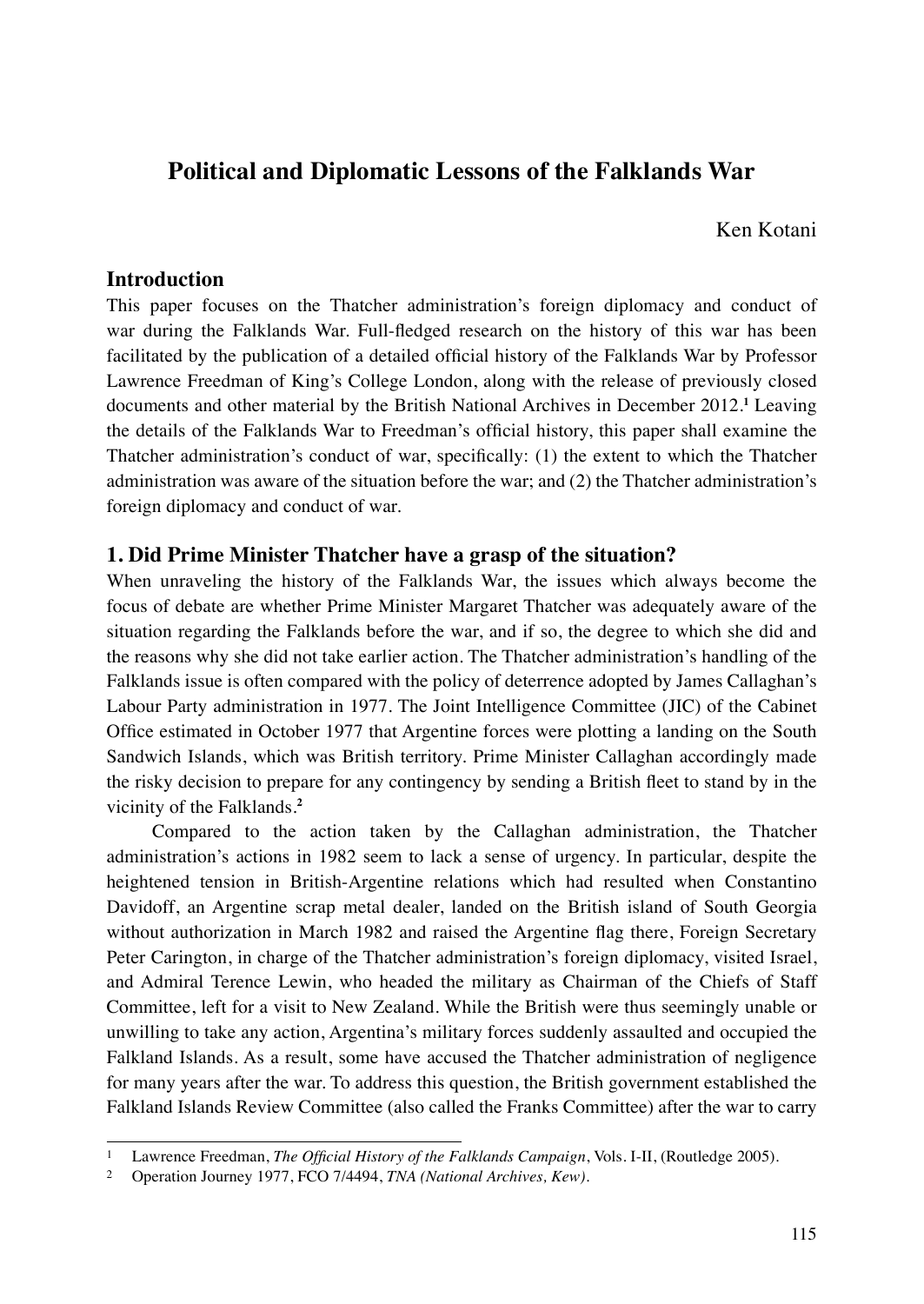out a detailed study of the process leading up to Argentina's occupation of the islands. The Committee concluded that the Thatcher administration was not guilty of negligence.**<sup>3</sup>**

At the heart of this matter is the question of whether Thatcher and Carington possessd prior intelligence regarding Argentine intentions. According to the minutes of the Franks Committee that were made public by the British National Archives in December 2012, the JIC had not given Thatcher any prior warning. Thatcher herself testified repeatedly to the Franks Committee that "I never never expected the Argentines to invade the Falklands head-on," and the Franks Committee has acknowledged that "The report in the middle of 1981 is very similar to the one in 1980 but the tone, as it were, is milder in terms of the threat from the Argentine." **<sup>4</sup>** This implies that the JIC could not predict that Argentina would resort to the use of force, even as late as just three days before the Argentine invasion. Thatcher finally accurately grasped the situation on March 31, just before Argentina launched its invasion. By this time, it was too late for the administration to take any action.

In short, it is more accurate to say that the problem lay with the JIC's capability to analyze intelligence, along with its capability to issue effective warnings. Having said that, it should be noted that even the Central Intelligence Agency (CIA) of the United States, which was on friendly terms with Argentina at the time, was unable to accurately understand the situation. In other words, it was difficult for anybody to make a judgment based on the information available and predict an Argentine invasion of the Falklands at that time.**<sup>5</sup>** Criticism of the JIC's failure to predict the Falklands invasion also benefits from hindsight, because the JIC in the early 1980s could not deal exclusively with the Falklands issue, but also had to focus on the ongoing Cold War with the Soviet Union and increasing tensions in the Middle East. In fact, it has come to light recently that Thatcher was the first prime minister to regularly attend JIC meetings in peacetime. This suggests that any assertion that she knew little about foreign or security policy is incorrect.<sup>6</sup> Approximately one month prior to the invasion, Thatcher ordered the Ministry of Defence to prepare a contingency plan. It may be said that this order was issued based on her almost instinctive ability to sense crises.

# **2. Crisis Management under the Thatcher Administration**

## **(1) Diplomatic Response**

The Thatcher administration's crisis management following the Argentine invasion may be described as prompt and decisive. Thatcher first addressed this crisis through diplomatic channels. Specifically, she raised the issue of Argentina's invasion in the United Nations' Security Council and ensured an advantageous position for Britain in the international arena. Two days after the invasion, the Security Council adopted Resolution 502, which advised the withdrawal of the Argentine forces from the Falkland Islands. The passage of Resolution 502 represented a diplomatic victory for Britain, since it had been passed in spite of the sympathetic

<sup>3</sup> Lord Franks, *Falklands Islands Review* (London: HMSO 1983), p. 73.

<sup>4</sup> CAB 292/22, *TNA*.

<sup>5</sup> Freedman, *Vol. I*, p. 198.

Ian Beesley & Michael Goodman, "Margaret Thatcher and the Joint Intelligence Committee," UK Cabinet Office website: https://history.blog.gov.uk/2012/10/01/margaret-thatcher-and-the-joint-intelligence-committee/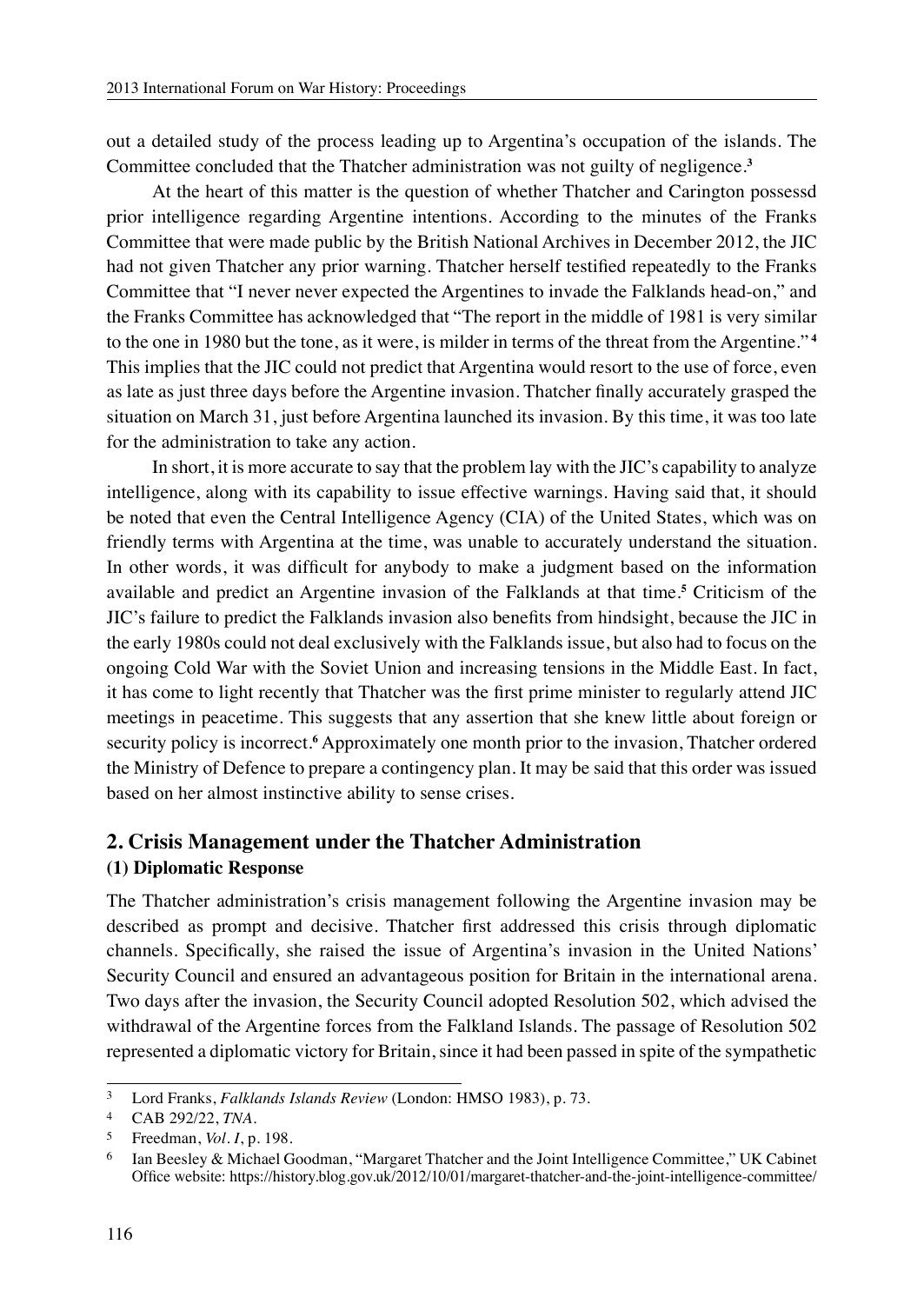views towards Argentina held by many, including Javier Pérez de Cuéllar, UN Secretary General, and Jeanne Kirkpatrick, America's UN Ambassador, and despite the prevailing view that the possession of the Falkland Islands itself was a relic of the British Empire. In addition to the fact that Britain was one of the permanent members of the UN Security Council, the brilliant diplomatic skills of Anthony Parsons, British Ambassador to the UN, played a large part in this diplomatic victory.

It was also important for Britain to maintain good relations with the United States. At the time, America viewed Argentina as a bulwark against communism and had amicable relations with it. America therefore remained neutral. Thatcher and Nicholas Henderson, British Ambassador to the U.S., therefore focused on establishing strong British-American relations. Immediately after the Security Council passed Resolution 502, American Secretary of State Alexander Haig offered to serve as a mediator, and the Thatcher administration, hoping to make an impression that it was making the utmost effort to resolve the crisis through diplomacy, accepted Haig's offer. Although the mediation ended in failure, Britain succeeded in leaving the impression among the international community that Argentina had refused to compromise even though Britain had made every possible diplomatic effort. Furthermore, because Thatcher maintained personal ties with Ronald Reagan, President of the U.S., America actively supported the execution of British operations during the war, including the provision of American weapons and the use of the American base on Ascension Island in the Atlantic Ocean. Reagan apparently believed that the continuation of Thatcher's administration would be preferable to its collapse and the replacement of the Conservative Party government by a Labour Party government.<sup>7</sup> In short, in terms of diplomacy, Britain's efforts to convince others of its legitimacy within the UN and to maintain robust relations with America contributed greatly to Britain's subsequent prosecution of the war.

#### **(2) Conduct of War**

The establishment of a War Cabinet on April 6 played a significant role in the Thatcher administration's conduct of war, which was undertaken in parallel with its diplomacy. Thatcher's War Cabinet, which was later derided by historian Eric Hobsbawm as "Thatcher's small war cabinet," was a decision-making body that highly reflected her preferences.<sup>8</sup> In the three months from April to July, the War Cabinet met 67 times. At times, when there were many issues requiring discussion, numerous meetings were held in a single day.**<sup>9</sup>**

The system of establishing a war cabinet is in keeping with the British tradition that had existed from the First World War. British war cabinets were intended to enable prompt and flexible decision-making by a small number of Cabinet members, and Thatcher's war cabinet was no exception. Hers was made unique by the exclusion of Geoffrey Howe, Chancellor of the Exchequer. While this was allegedly done on the advice of Harold Macmillan, former Prime

<sup>7</sup> Dan Keohane, *Security in British Politics 1945-99* (London: Macmillan 2000), p. 77.

<sup>8</sup> Stuart Hall and Martin Jacques, *The Politics of Thatcherism*, (London: Lawrence & Wishart Ltd 1983), p. 261.

<sup>9</sup> CAB 148/211, *TNA*.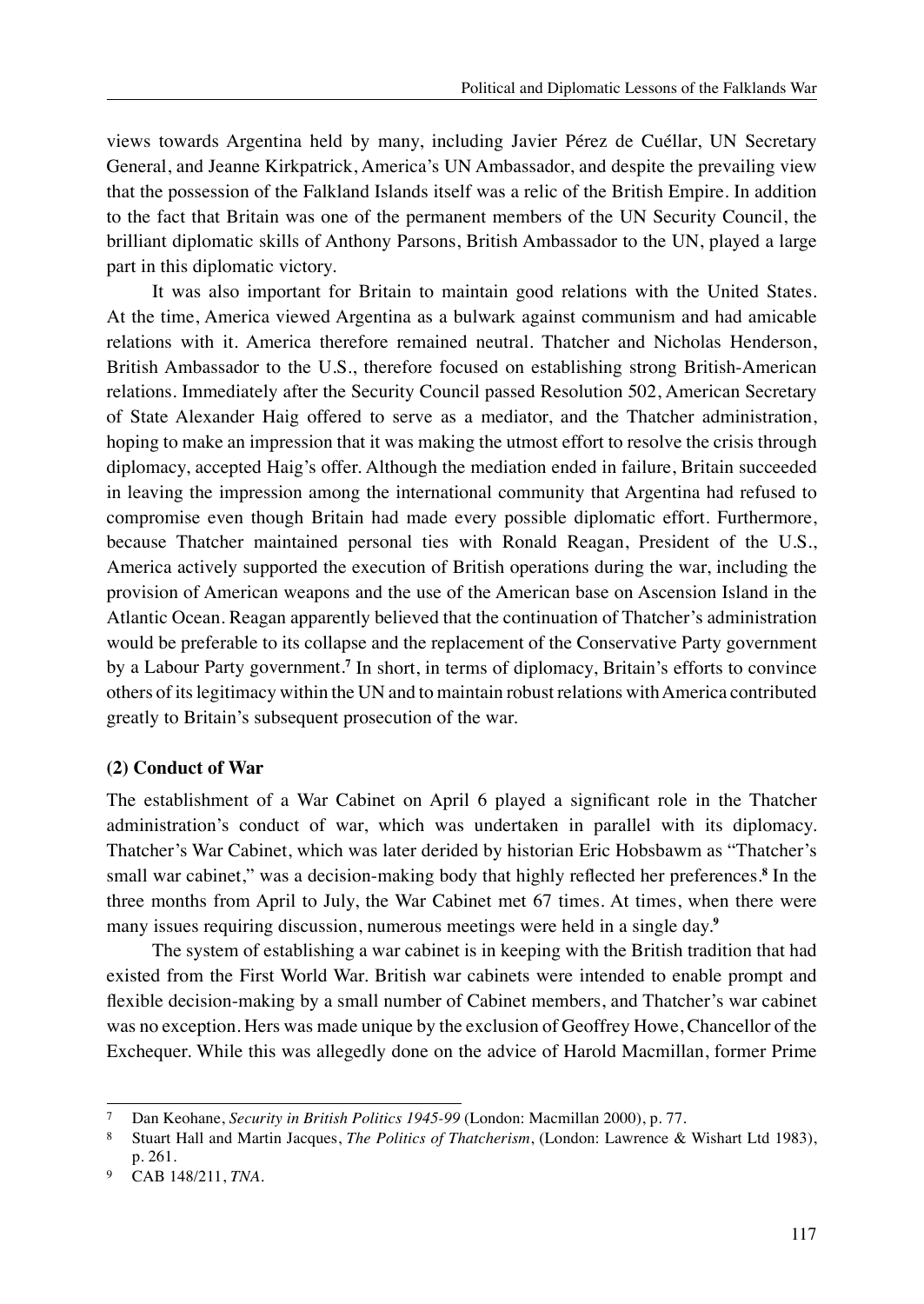Minister, it appears Thatcher herself also believed that the war effort should not be subject to fiscal constraints.**<sup>10</sup>** Another feature unique to Thatcher's War Cabinet was the attendance of Admiral of the Fleet Terence Lewin, the head of the military, at its meetings. Admiral Lewin was also the Chairman of the Chiefs of Staff Committee, comprised of the chiefs of the army, navy, and air force, and was the figure at the node of politics and the military. In short, since Cabinet members cannot always carry out sound war planning due to their lack of military knowledge, Admiral Lewin and the Chiefs of Staff Committee assumed the role of ensuring the reflection of Thatcher's political decisions in the operations of the forces in the field.

Lewin had an amicable relationship with Thatcher even before the Falklands War began. At the first meeting of the War Cabinet, Lewin presented the military's policy proposal and obtained the full support of the War Cabinet.**<sup>11</sup>** Furthermore, Lewin had personal ties with Caspar Weinberger, U.S. Secretary of Defense, and David Jones, U.S. Chairman of the Joint Chiefs. Considering the array of military cooperation America extended to Britain during the war, the role played by the relations between the American and British militaries was not insignificant. Following Argentina's invasion, Lewin's first act was to approach the U.S. Department of Defense about the use of the American military base and fuel on Ascension Island in the Atlantic Ocean, which suggests that the British and American staffs already had a fairly close relationship.**<sup>12</sup>**

Admiral Lewin and the chiefs of the army, navy, and air force essentially acted as military advisors to the War Cabinet. They stuck to their stance of responding to any questions Cabinet members may have had, rather than proactively providing their opinions. Lewin briefed Thatcher daily regarding the military situation, stayed abreast of the intentions of the War Cabinet, and relayed these intentions to Admiral John Fieldhouse, Fleet Commander, at the Northwood operation command center. As old acquaintances, the two admirals were able to frequently discuss with each other the intentions and the operation plans of the War Cabinet.**<sup>13</sup>** It can be said that with Lewin single-handedly taking upon himself to do the communicating with politicians, Northwood was able to focus on operations planning.

The two most crucial political decisions made by Thatcher's War Cabinet were (1) the decision of April 30 to impose a complete blockade of the sea and airspace around the Falkland Islands, and (2) the decision of May 20 to execute a counterlanding operation in the Falkland Islands. The former meant an armed conflict with Argentina, which naturally entailed a decision to go to war. In retrospect, since we know the outcome of the war, i.e., that Britain won, its decision to impose a complete blockade may not seem all that remarkable. At the time, however, this was a decision fraught with great risk.**<sup>14</sup>**

The longer the War Cabinet waited to impose the blockade, however, the more Argentina would increase its troop strength in the Falklands with the addition of forces from the

<sup>10</sup> Margaret Thatcher, *The Downing Street Years Vol. I*, trans. Masahiko Ishizuka (Tokyo: Nihon Keizai Shimbun 1993), p. 238.

<sup>11</sup> CAB 148/211, *TNA*.

<sup>12</sup> C11-12: Terence Lewin, Falklands Files, *LHCMA, King's College London*.

<sup>13</sup> Freedman, *Vol. II*, p. 25.

<sup>14</sup> John Nott, *Here Today Gone Tomorrow* (London: Politico's Publishing 2002), p. 288.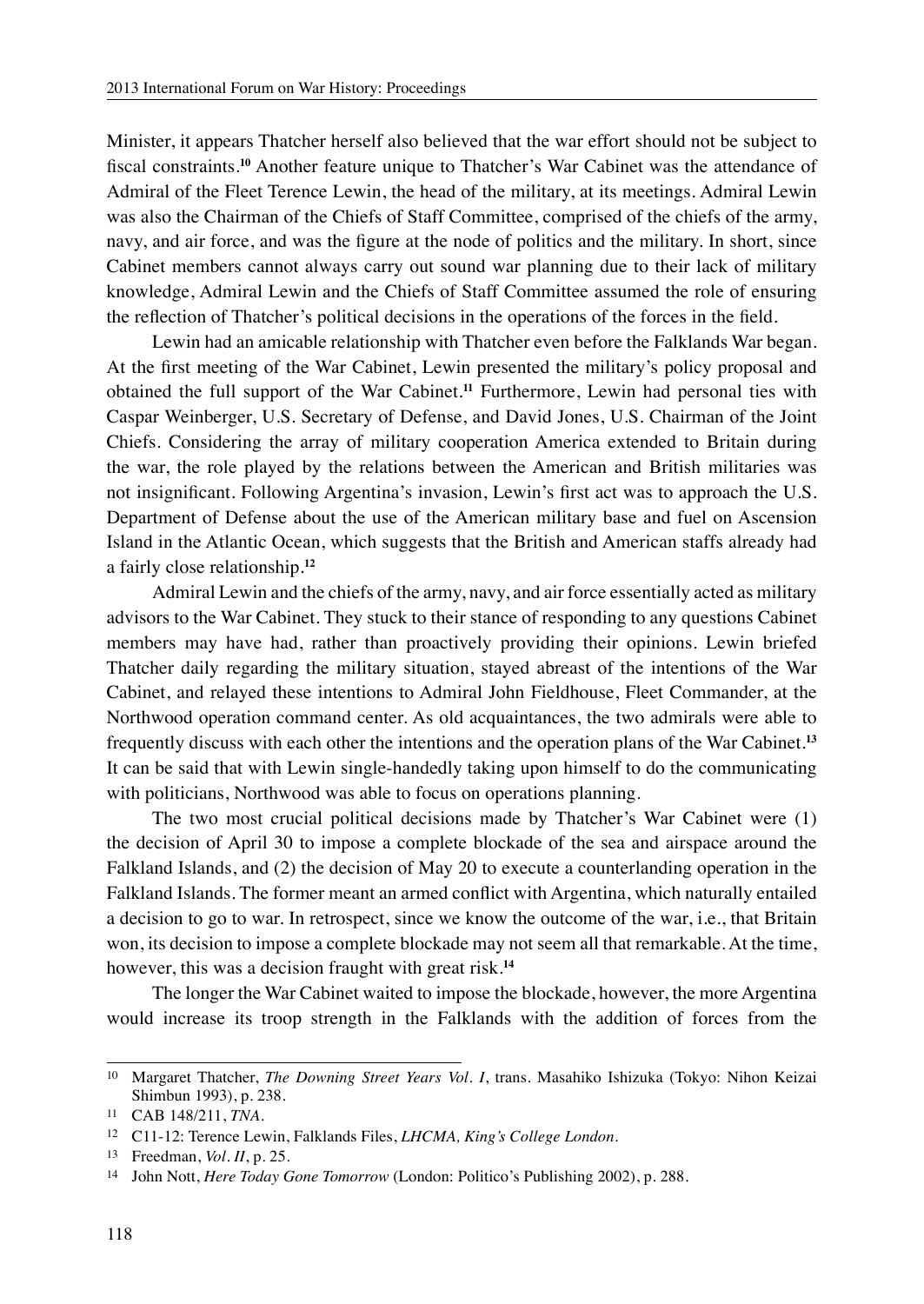mainland. Furthermore, it was clear that the onset of winter in the Falklands, which lie in the Southern Hemisphere, would increase the difficulty of military operations. Hence, the decision to impose the blockade was barely made in time. According to the minutes of the War Cabinet, Thatcher herself made the decision during the Cabinet meeting on April 25 to impose a complete blockade of the sea and airspace up to 200 nautical miles from the Falkland Islands, and to attack any Argentine military aircraft and vessel entering that area.**<sup>15</sup>** Moreover, Thatcher personally explained to President Reagan that the military option was the only remaining option, and on April 30, Britain proceeded to impose a complete blockade of the area surrounding the Falklands.

The other important decision made by the War Cabinet was the decision to land British forces on the Falkland Islands and to recapture them through military means. Even during the war, the UN continuously pressured both Britain and Argentina to agree to a ceasefire. In such circumstances, deciding whether Britain should carry out an amphibious operation was a delicate issue. Thatcher therefore undertook certain diplomatic measures. Specifically, she recalled Ambassadors Parsons and Henderson from America to London, and included them in a War Cabinet meeting on May 16, at which diplomatic measures were discussed.**<sup>16</sup>** The result was a foreign policy which called on Argentina to compromise by May 19, and this example is also evidence that Thatcher took into consideration the reaction of the international community and of the UN.

Meanwhile, the pros and cons of a full-fledged amphibious operation were discussed during the War Cabinet meeting of May 18.**<sup>17</sup>** At the meeting, the chiefs of the army, navy, and air force each provided opinions. Aside from the concerns expressed by the Air Force over Argentina's air superiority, the service chiefs were of the view that an amphibious operation was militarily feasible and that it would be preferable to continuing with the war of attrition in the blockaded area. It was also predicted, however, that an amphibious operation would take a considerable toll of the landing forces and would invite even greater pressure from the international community for a ceasefire, and the many negative effects which could be foreseen were also discussed. Ultimately, Thatcher herself weighed the benefits of conducting an amphibious counteroffensive against the risks of not conducting such an operation, and made the decision on the spot to carry out a landing operation by May 20. Quoting the words of Thatcher, her decision was based on the following: "The later we act, the greater the risk of suffering losses will be, and the worse the situation facing our soldiers will be when we do need to fight." **<sup>18</sup>**

On May 20, after Argentina completely refused to accept Britain's diplomatic proposal, the War Cabinet ordered the task force to execute the landing operation. Accordingly, at 3:22 pm (local time) on the same day, British forces launched their amphibious operation, and ultimately succeeded in recapturing the islands on June 13.

<sup>15</sup> CAB 148/211, *TNA*.

<sup>16</sup> CAB 148/211, *TNA*.

<sup>17</sup> CAB 148/211, *TNA*.

<sup>18</sup> Thatcher (Vol. I), p. 282.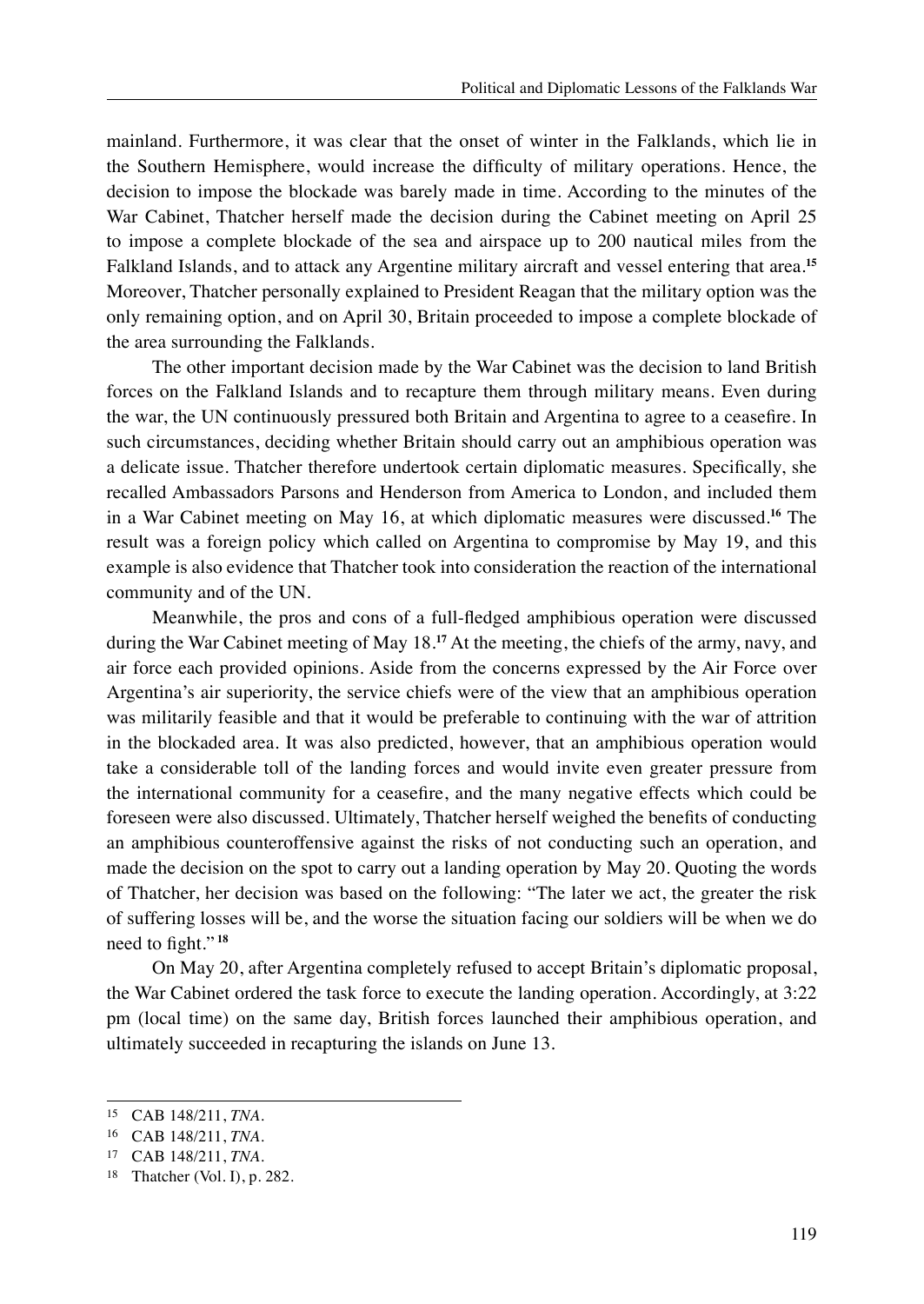#### **3. Implications for Japan**

It is said that the failure of the 1956 Suez crisis was always in Thatcher's mind when dealing with the Falklands issue. Thatcher drew the following historical lessons from the Suez crisis:

- (1) Getting into a military operation requires firm determination to go to war, or confidence in the ability to finish it;
- (2) The United Kingdom should never again make the United States an enemy in an international crisis affecting U.K. interests;
- (3) The United Kingdom should ensure that its actions are in accord with international law; and
- (4) He who hesitates is lost.**<sup>19</sup>**

In essence, it was based on the above that Thatcher emphasized the need to have Britain's legitimacy recognized in the UN, maintained amicable relations with America, relied on a war cabinet to direct the war, and made and maintained firm decisions. If any one of these had been lacking, in all likelihood it would have been impossible for Britain to achieve the daunting goal of promptly recapturing the Falkland Islands.

The Thatcher administration's prosecution of the Falklands War also provides a number of lessons for Japan. In the area of diplomacy, the importance of the UN and the U.S.-Japan relationship need not be pointed out. In addition, however, Japan should continuously consider the extent to which it would be able to obtain the international community's support if it finds itself placed in a difficult international predicament. In the Falklands War, America, the Commonwealth nations, and the nations of the European Community which were members at the time supported Britain. The Japanese government, while consenting to the Security Council resolution, created difficulties for Thatcher by not participating in the economic sanctions against Argentina, and by voting in favor of the UN proposal of June 4 for an immediate ceasefire.**<sup>20</sup>** It is certainly conceivable that the Japanese government struggled with its response, since the Falklands War was an event which occurred outside of the framework of the ongoing East-West Cold War. Nevertheless, Japan should consider how many countries would support Japan if it should be confronted by a similar territorial dispute in the future.

With regard to crisis management, the system of establishing a war cabinet to direct a war also merits attention. Confronted with the critically difficult situation of having to recapture the Falkland Islands, Thatcher consolidated all decision-making powers related to the crisis within the War Cabinet and established a speedy and flexible decision-making arrangement in a country in which politics were normally based upon parliamentary democracy and consensus. This arrangement has been institutionalized into what is now the National Security Council (NSC). If the Falklands issue were to resurface, the present British administration

<sup>19</sup> Margaret Thatcher, *The Path to Power* (London: Harper Collins 1995), p. 81.

<sup>20</sup> Thatcher (Vol. I), p. 293.